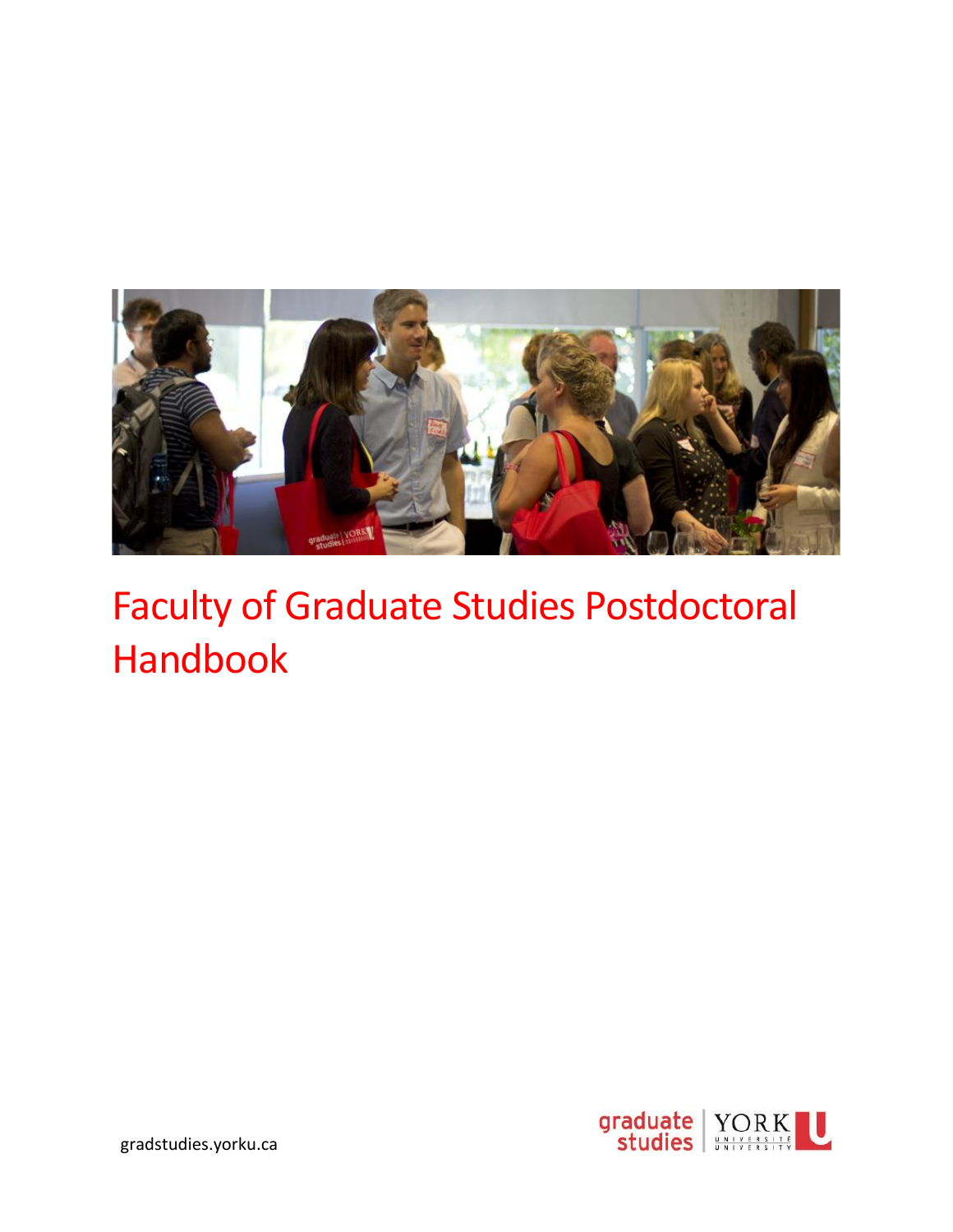# **Table of Contents**

| в. |                                                                                    |  |
|----|------------------------------------------------------------------------------------|--|
|    |                                                                                    |  |
|    |                                                                                    |  |
|    |                                                                                    |  |
|    |                                                                                    |  |
|    |                                                                                    |  |
|    |                                                                                    |  |
|    |                                                                                    |  |
|    |                                                                                    |  |
|    |                                                                                    |  |
|    |                                                                                    |  |
|    |                                                                                    |  |
|    |                                                                                    |  |
|    |                                                                                    |  |
|    | PROCEDURE FOR SUBMITTING GRANT AND FELLOWSHIP APPLICATIONS AS A POSTDOC AT YORK 14 |  |
|    |                                                                                    |  |
|    |                                                                                    |  |
|    |                                                                                    |  |
|    |                                                                                    |  |
|    |                                                                                    |  |
|    |                                                                                    |  |
|    |                                                                                    |  |

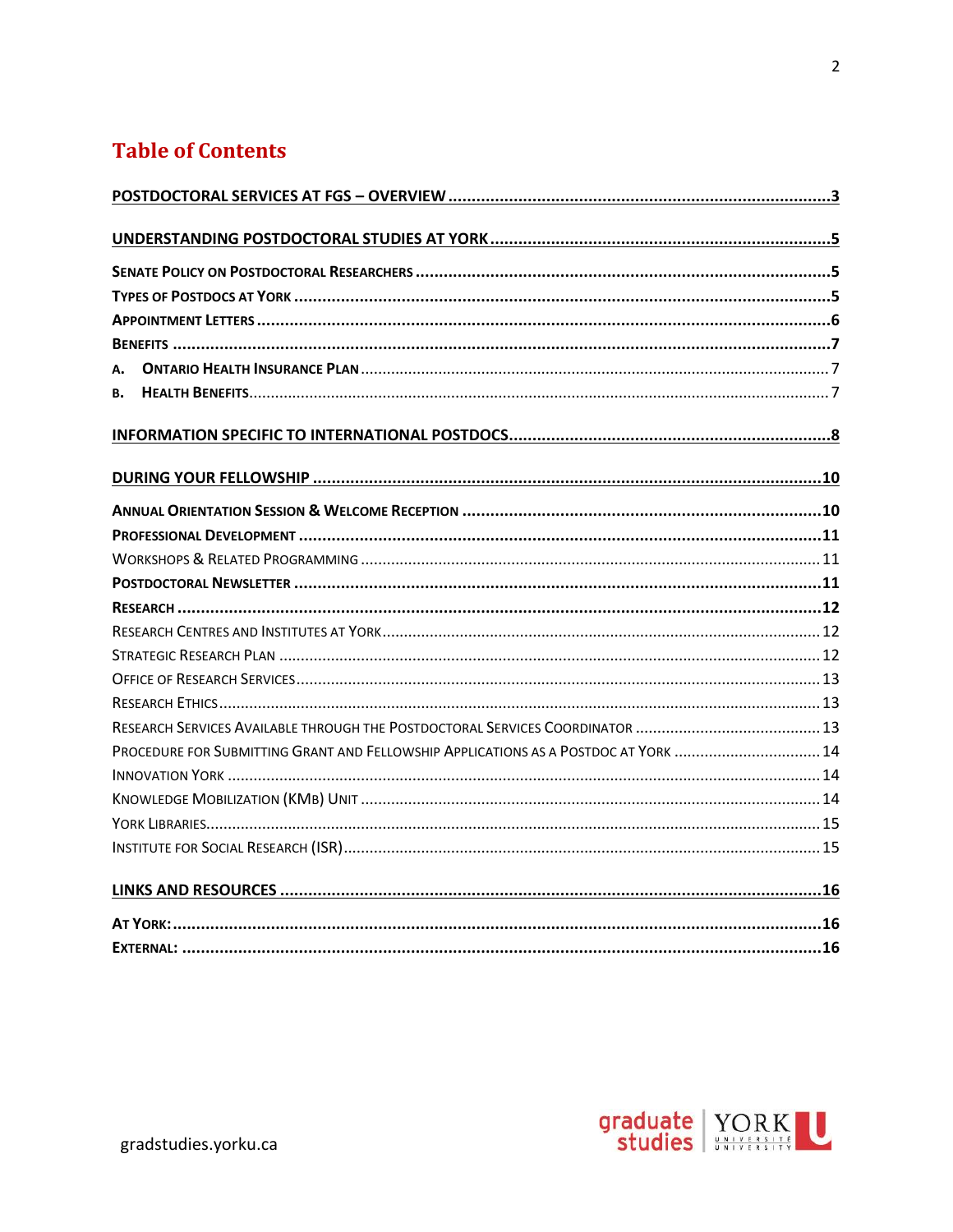# <span id="page-2-0"></span>**Postdoctoral Services at FGS – Overview**

FGS offers a suite of services and supports to all members of its postdoctoral community: the aim of these services is to enrich the postdoctoral experience at York University, and to support postdoctoral scholars both during their time at York, and in their pursuit of future professional success.

The Postdoctoral Services mandate includes:

- The provision of orientation support to new postdocs, such as:
	- o Organization of the annual orientation session and welcome event
	- o One-on-one orientation, including campus tours
	- o Assistance with securing a York library card and e-resources
	- o Guidance regarding acquiring a YUCard
	- o Assistance with securing UHIP, if applicable
	- o Advising regarding health benefits, if applicable
- Support for international postdocs, such as:
	- o General advice about orientation to York's campus
	- o Guidance regarding securing a Social Insurance Number
	- o Guidance regarding OHIP (Ontario Health Insurance Plan) and UHIP (University Health Insurance Plan)
	- $\circ$  Assistance with submission of the Labour Market Impact Assessment (LMIA)-Exempt Compliance Forms to Citizenship & Immigration Canada and payment of compliance fee for postdocs applying for work permits
- Research services and supports, such as:
	- $\circ$  Provision of information about funding opportunities of interest to postdocs
	- $\circ$  Support for postdoctoral fellows applying for postdoctoral fellowships OR research funding to be held at York
		- $\triangleright$  This support includes:
			- Review of and feedback on application materials (if submitted advance)
			- Assistance with liaising with agencies regarding guidelines, and assistance interpreting guidelines
			- Assistance with submitting application materials to Office of Research Services, if applicable
- Professional development resources, such as:
	- o Delivery or coordination of professional development workshops
	- o Provide resources and information on professional and career development opportunities, events and workshops



3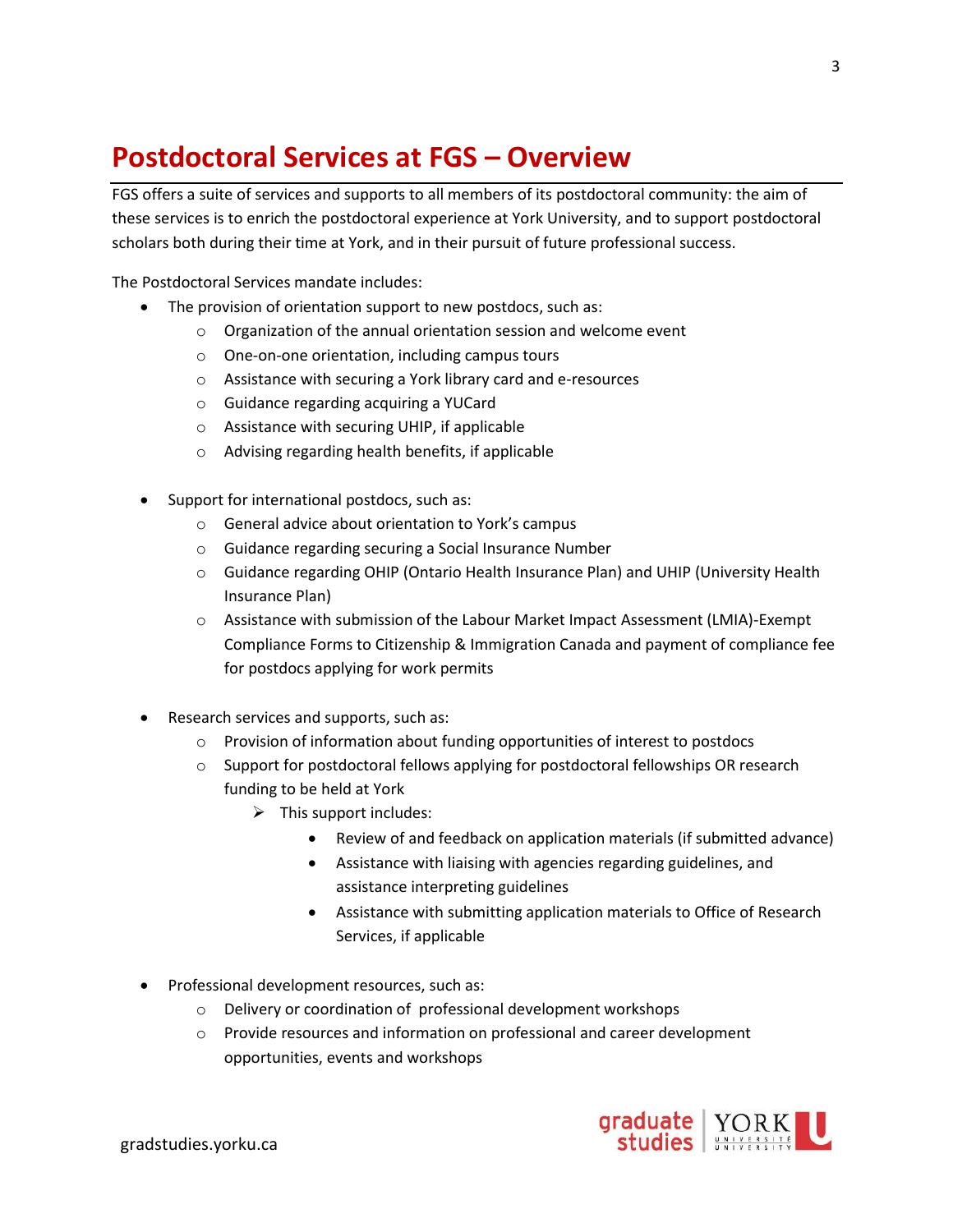- $\circ$  Coordinate with external and internal organizations and individuals to provide career development opportunities for postdocs
- Communications to postdocs at York University
	- o New postdoc orientation, welcome package, and networking events
	- o Postdoctoral e-newsletter and mailing list
	- o Distribution of notices about campus events and funding opportunities
	- o Maintenance and updates to the main postdoctoral website at <http://gradstudies.yorku.ca/postdoctoral-fellows/>
- Advising on Budgeting for, Hiring & Supervising Postdocs
	- $\circ$  Creation of tools and templates for use by researchers seeking to budget for and hire new postdocs
	- $\circ$  Liaising with researchers and other members of the York community (payroll, Faculty Relations, etc.) regarding questions about hiring and entitlements
	- o Advising for researchers on best practices for budgeting, hiring and supervision

Connect with the Postdoctoral Services Coordinator, Kim McIntyre:

Email: [kimmcint@yorku.ca](mailto:kimmcint@yorku.ca) Web[: http://gradstudies.yorku.ca/postdoctoral-fellows/](http://gradstudies.yorku.ca/postdoctoral-fellows/) In person (by appointment): 230Y York Lanes Faculty of Graduate Studies York Lanes, Keele Campus

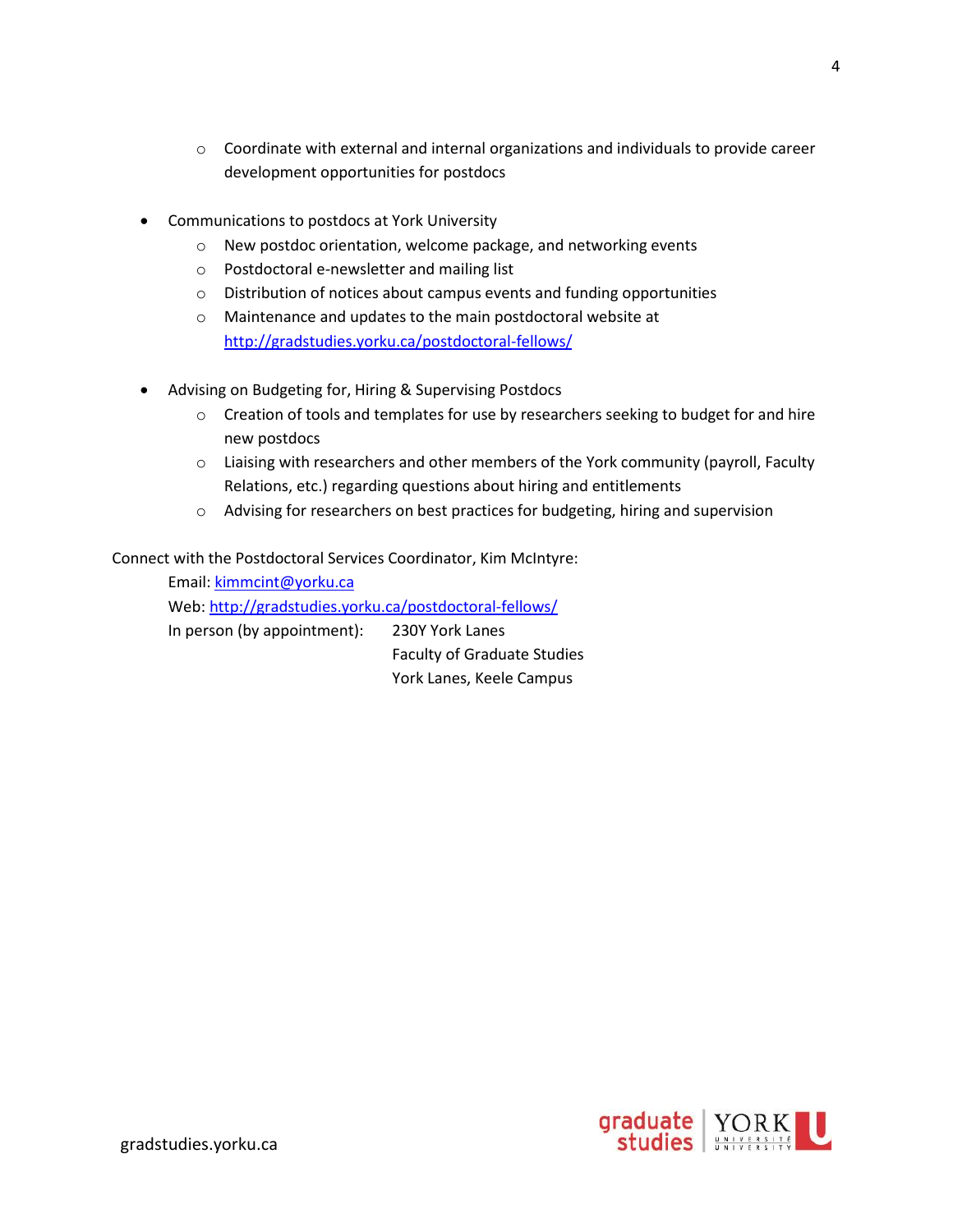# <span id="page-4-0"></span>**Understanding Postdoctoral Studies at York**

#### <span id="page-4-1"></span>**Senate Policy on Postdoctoral Researchers**

On April 27, 2017 the University Senate approved a Policy on Postdoctoral Researchers at York [University](http://secretariat-policies.info.yorku.ca/policies/postdoctoral-researchers-at-york-university-senate-policy-on/) based on a recommendation of its Academic Policy, Planning and Research Committee. The policy covers all postdoctoral researchers at York University and is part of the University's commitment to develop postdoctoral scholarship and training at its campuses.

This Policy, approved by the Senate, the highest academic governance body at the University, creates a shared understanding of the value of postdocs at the university, terms of reference for their roles, as well as the university's obligation to postdoctoral scholars as part of our research community.

# <span id="page-4-2"></span>**Types of Postdocs at York**

Postdoctoral researchers at York University are early-career researchers working under the general supervision of a faculty member. Research conducted by postdocs makes an important contribution to York's research community, and enables the postdoctoral fellow to deepen and diversify professional development, and improve qualifications for a more permanent faculty position in research and/or teaching and/or in a related career path outside the academy.

Postdoctoral researchers at York are categorized as either Postdoctoral Fellows (PDFs) or Postdoctoral Visitors (PDVs). The categories depend on where the fellowship was created or originated. If the fellowship is offered by any body external to York, the incumbent is categorized as a PDF even in cases where funds are administered by York University. If the fellowship is created by a researcher or unit at York University and paid for through university funds of any type, the incumbent is a PDV.

#### **Postdoctoral Fellows**:

- hold an external fellowship offered by agencies or other non-York sources such as NSERC, SSHRC, CIHR, etc.;
- typically apply for such fellowships in their own name (rather than in that of their supervisor)
- are not York University employees;
- are supervised by York faculty members;
- are not unionized;
- are able to teach through applying for CUPE postings or CUPE exemptions only;
- at the discretion of the supervisor, may have access to benefits; and
- may or may not have their salary topped up by York University research funds.

#### **Postdoctoral Visitors:**

• hold fellowships created at York University that are funded by monies administered by the university (e.g. grants held by faculty members);

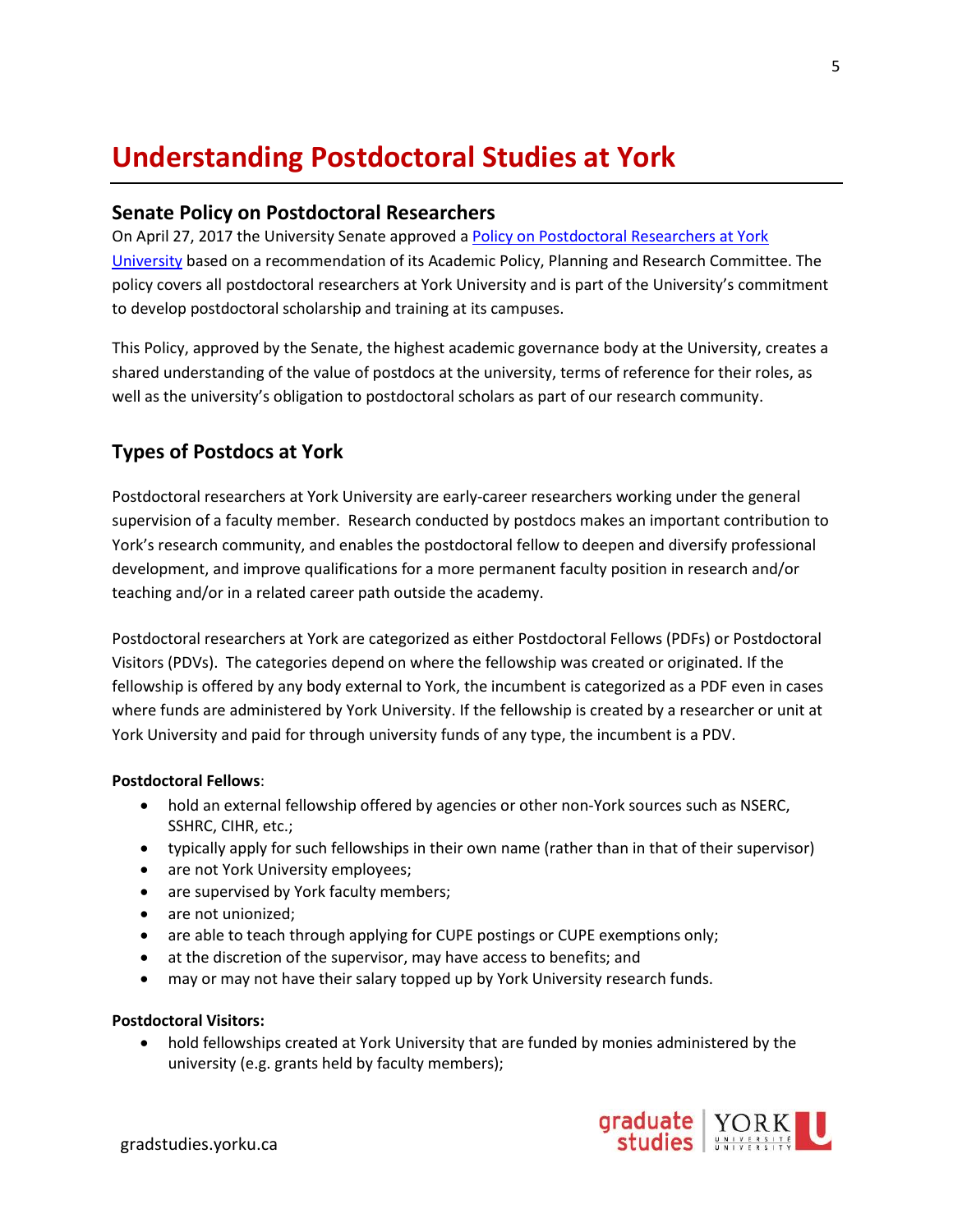- are York University employees;
- are supervised by York faculty members;
- are unionized and are members of the York University Faculty Association, and are subject to th[e provisions of the YUFA Collective Agreement;](https://fr.info.yorku.ca/files/2019/04/112138-1_York_YUFA_05-1.pdf?x68193)
- are able to teach up to a maximum of 1.0 courses per year;
- have access to benefits and leaves as described in the [YUFA Collective Agreement;](https://fr.info.yorku.ca/files/2019/04/112138-1_York_YUFA_05-1.pdf?x68193) and
- do not hold any form of postdoctoral fellowship or funding offered by any external agency.

### <span id="page-5-0"></span>**Appointment Letters**

**If you are a Postdoctoral visitor who is hired by a faculty member and funded through that faculty member's own funds**, you will receive an appointment letter before you begin your fellowship, which must be signed by the Dean of the Faculty in which the Postdoctoral fellowship will be held, and by you as the postdoctoral fellow accepting the terms of the appointment.

• Appointment letters set out in writing the terms of the appointment, as well as detailing expectations and commitments of both the postdoc and the supervising faculty member. Faculty members must contact the Dean's Office of their Faculty to work with them to prepare this letter. For more information on Postdoctoral Visitor appointments, see the YUFA Collective [Agreement.](https://fr.info.yorku.ca/files/2019/04/112138-1_York_YUFA_05-1.pdf?x68193) Postdoctoral Visitors and supervisors can find additional information about salary, [benefit and leave entitlements](http://gradstudies.yorku.ca/postdoctoral-fellows/postdoctoral-visitors-faqs/) on the FGS website.

**If you are a Postdoctoral Fellow paid with funds from outside of York,** typically you will receive a letter that outlines the terms of the fellowship and includes an Intellectual Property (IP) agreement. This letter will also be prepared for immigration purposes in the case of a postdoctoral fellow coming from a foreign country.

- Your job description is generally the proposal which you submitted to the agency that now funds your postdoctoral work. As a complement to this, it is recommended that you meet with your postdoctoral supervisor at the outset of the fellowship to discuss goals, timelines and expectations for both parties.
- You are required to have an Intellectual Property Agreement between you and your supervisor that conforms to York University regulations on Intellectual Property before the start date of each fellowship.

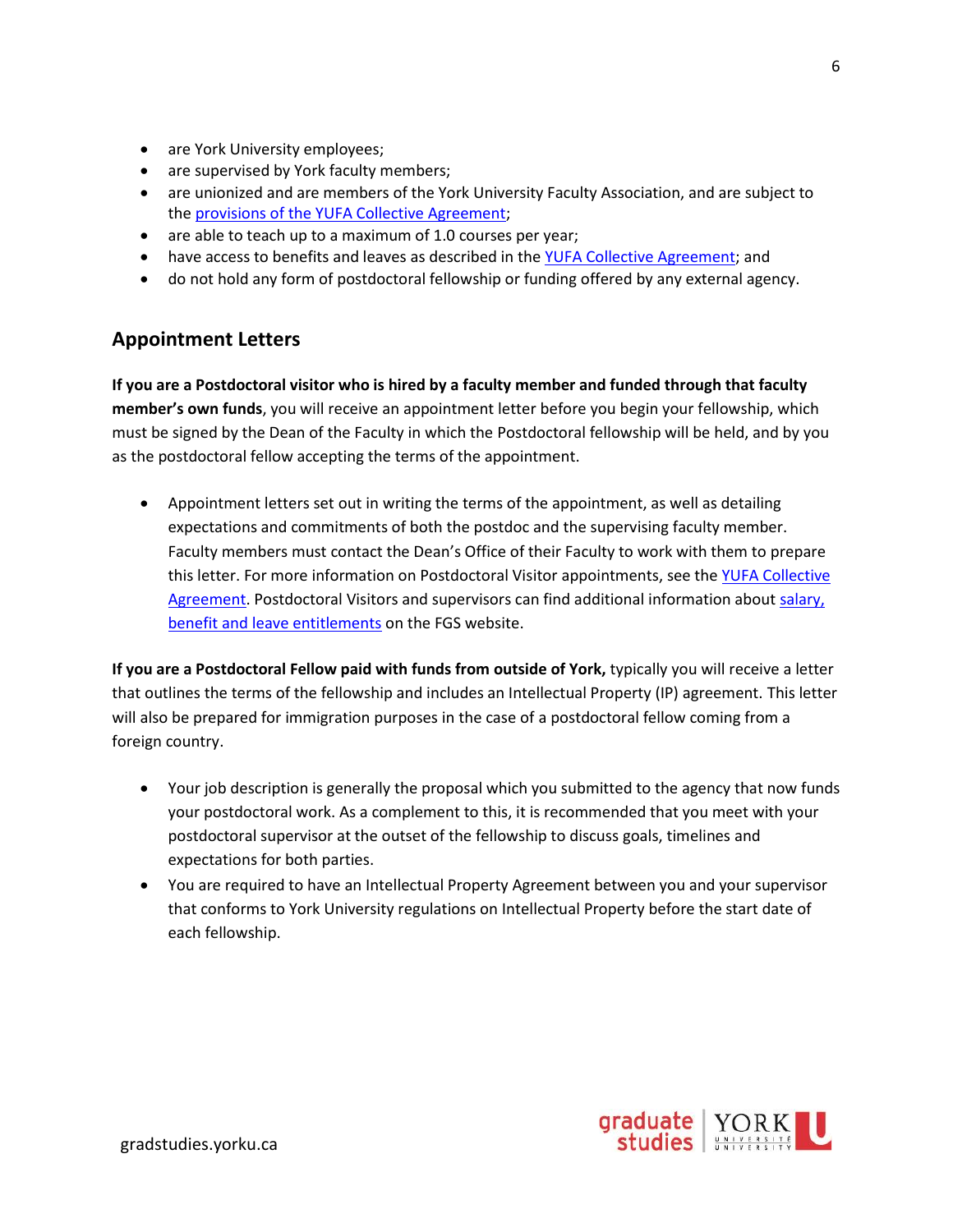### <span id="page-6-0"></span>**Benefits**

Benefits are available to Postdoctoral Fellows as follows:

#### <span id="page-6-1"></span>**a. Ontario Health Insurance Plan**

All Ontario residents are required to have basic medical coverage through [OHIP](http://www.health.gov.on.ca/en/public/programs/ohip/) (the Ontario Health Insurance Plan). If applicable, International Postdoctoral Fellows must apply for coverage directly from OHIP upon arrival in Ontario. Please note that there is a three-calendar-month waiting period prior to enrollment with OHIP. During the waiting period, we encourage Postdoctoral Fellows to arrange for coverage throug[h UHIP](http://uhip.ca/Defaulthome.aspx) which is offered by Sun Life Assurance Company of Canada. York International, the office at York University that provides guidance and service to International Visitors, can advise and [assist with regard to health insurance.](https://yorkinternational.yorku.ca/uhip/) York International can also assist PDFs with enrolment in UHIP. PDVs should contact **Pension & Benefits** to request a UHIP enrolment form.

#### <span id="page-6-2"></span>**b. Health Benefits**

**i) Postdoctoral Fellows receiving earnings from York.** Those who are in receipt of earnings paid by York (postdoctoral visitors - PDVs) are entitled to benefits and vacation and other types of leave. More information, can be found in th[e YUFA collective agreement](https://fr.info.yorku.ca/files/2019/04/112138-1_York_YUFA_05-1.pdf?x68193) and on the [FGS postdoc website.](http://gradstudies.yorku.ca/postdoctoral-fellows/postdoctoral-visitors-faqs/)

For additional questions about benefits, please contact the Pension & Benefits Office at [askpb@yorku.ca.](mailto:askpb@yorku.ca)

**ii) Postdoctoral Fellows receiving earnings from outside of York**. Postdoctoral Fellows who receive funding directly from an organization/agency other than York (PDFs) do not typically receive health benefits from the university.

Postdoctoral fellows who are ineligible for extended health benefits are encouraged to make private arrangements for benefit plans and insurance coverage.

#### **c. Other Benefits and Entitlements**

**i) Postdoctoral Fellows receiving earnings from York.** Those who are in receipt of earnings paid by York (postdoctoral visitors - PDVs) are entitled to vacation and other types of leave. More information on benefits and other entitlements, can be found in the [YUFA collective agreement](https://fr.info.yorku.ca/files/2019/04/112138-1_York_YUFA_05-1.pdf?x68193) and on the FGS postdoc [website.](http://gradstudies.yorku.ca/postdoctoral-fellows/postdoctoral-visitors-faqs/)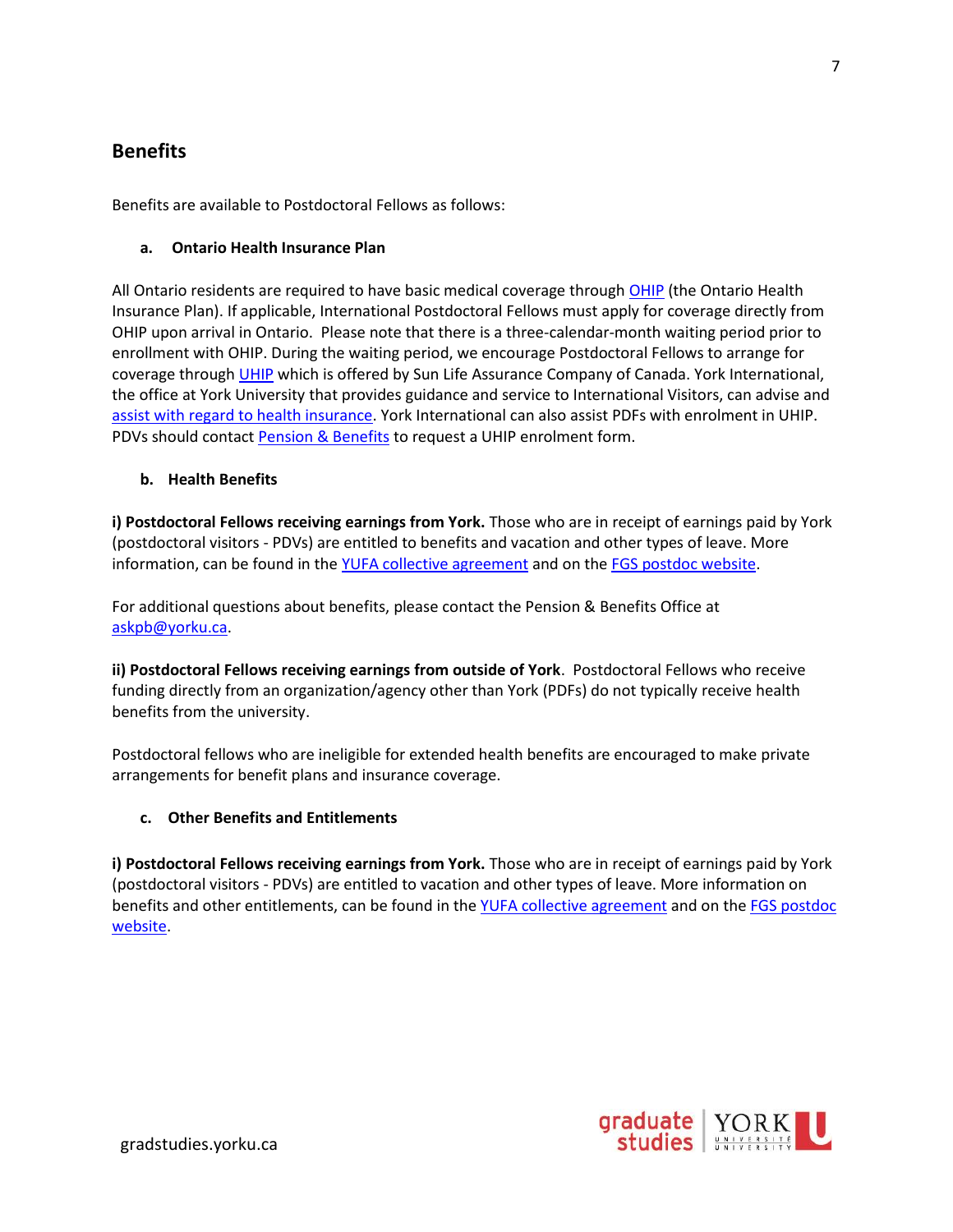# <span id="page-7-0"></span>**Information Specific to International Postdocs**

York University welcomes many international postdoctoral visitors each year. Our international postdoctoral community plays a vital role in York's ongoing goal of internationalizing research and building strong global research networks and collaborations.

#### **Before applying for Your Work Permit:**

Starting on February 21, 2015, Immigration, Refugees and Citizenship CanadaCitizenship and Immigration Canada (IRCC) implemented a series of changes to the way in which Work Permits for foreign academic visitors and postdoctoral researchers are issued. Under the new requirements, Canadian universities must submit an Offer of Employment to A Foreign National Exempt from a Labour Market Impact Assessment form, and pay a \$230 compliance fee for every foreign national invited. As of November 2015, this Offer of Employment must be submitted via IRCC's Employer Portal. To complete this step, supervisors should contact their Dean's Office for more information and/or contact the [Postdoctoral Services Coordinator](http://gradstudies.yorku.ca/postdoctoral-fellows/contact/) for guidance and support with this process.

- 1. After the Offer of Employment to A Foreign National Exempt from a Labour Market Impact Assessment form has been submitted to CIC via the Employer Portal and the compliance fee has been paid, the supervisor must provide the offer of employment ID number to the postdoctoral fellow. The fellow will need to include this ID number on the work permit application form.
- 2. The postdoctoral fellow should ensure that they have received a copy of the fee receipt itself, along with a copy of the Labour Market Impact Assessment Exemption form.

#### **Upon arrival:**

All Ontario residents are required to have basic medical coverage through [OHIP \(the Ontario](http://www.health.gov.on.ca/en/public/programs/ohip/)  [Health Insurance Plan\).](http://www.health.gov.on.ca/en/public/programs/ohip/)

- 1. If applicable, Postdoctoral Fellows must apply for coverage directly from OHIP upon arrival in Ontario. Please note that there is a three-calendar-month waiting period prior to enrollment with OHIP.
	- During the waiting period, we encourage Postdoctoral Fellows to arrange for coverage through [UHIP](http://uhip.ca/Defaulthome.aspx) which is offered by Sun Life Assurance Company of Canada.
	- **•** For PDFs, [York International](http://yorkinternational.yorku.ca/) can advise and assist with regard to health [insurance.](https://yorkinternational.yorku.ca/uhip/) It is recommended that you bring your passport and letter of offer with you to York International upon arrival to discuss health insurance.
	- For PDVs, Pension & Benefits (askpb@yorku.ca) will provide the UHIP enrolment form.

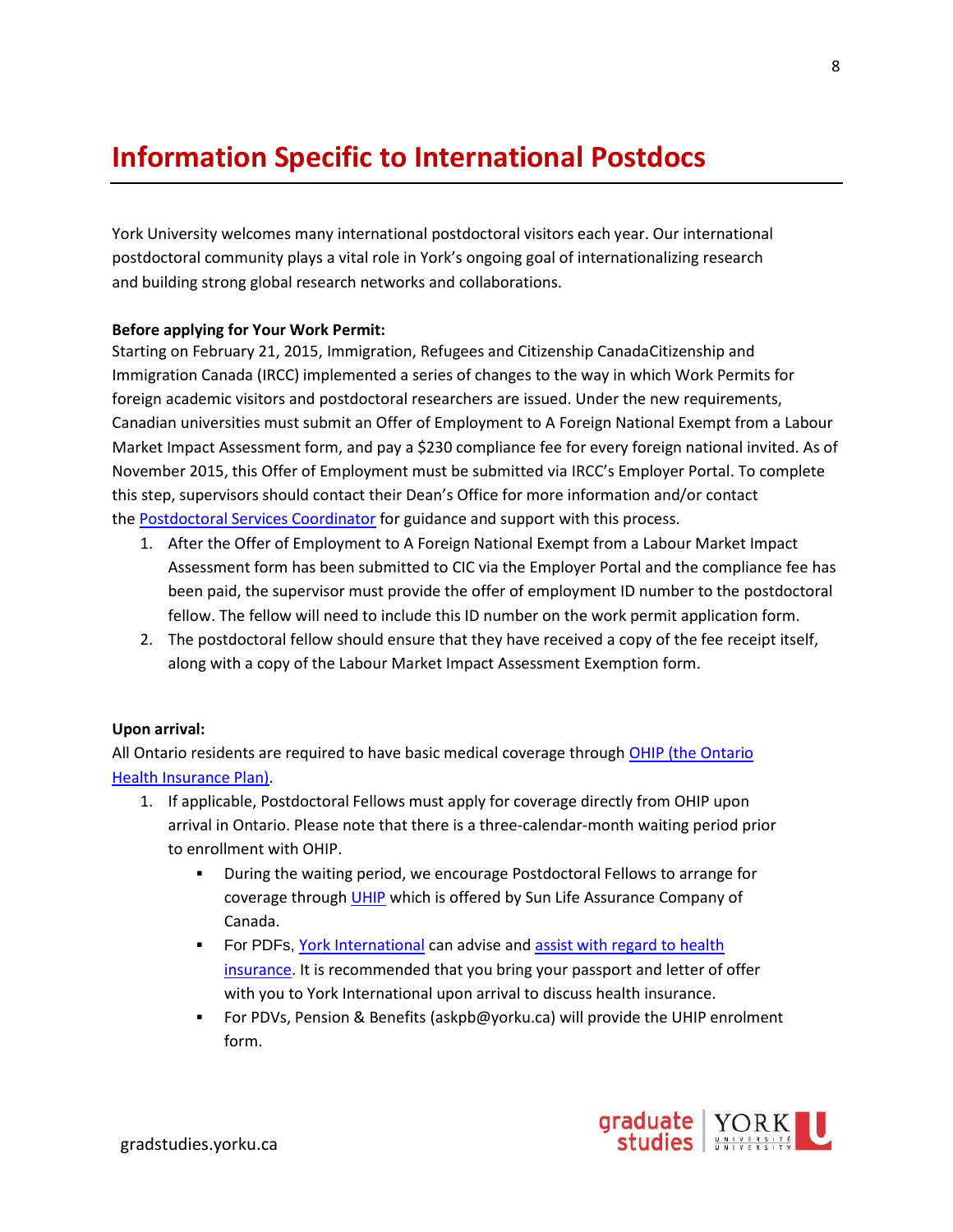[Immigration & Relocation Services](https://relocation.info.yorku.ca/) and [York International](http://yorkinternational.yorku.ca/) have general information on Toronto and life on York's campus for those coming from abroad.

For general questions about postdoctoral affairs and resources on campus (including access to email and library services), please contact the **Postdoctoral Services Coordinator**.

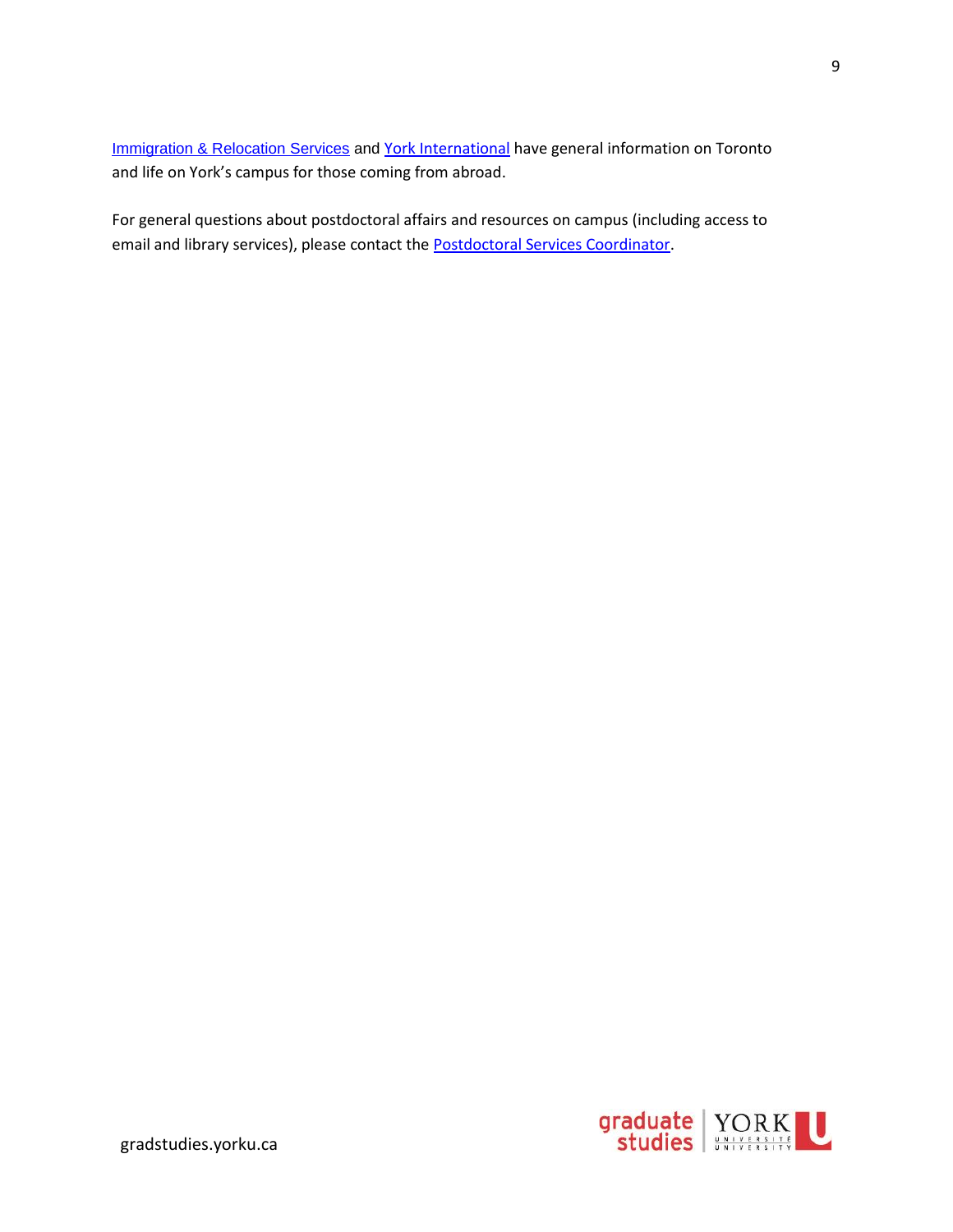# <span id="page-9-0"></span>**During Your Fellowship**

### <span id="page-9-1"></span>**Annual Orientation Session & Welcome Reception**

Each Fall, the Faculty of Graduate Studies organizes and hosts an **orientation and welcome day** for all York postdoctoral fellows.

This event provides postdocs with important information, celebrates the important contributions postdocs make to York and beyond, and allows invaluable opportunities for networking.

#### • **Orientation Session**

The orientation session is led by the Postdoctoral Services Coordinator, and is open to all postdoctoral fellows who started their postdoctoral position in the previous year. At this session, all new postdocs will receive:

- o an orientation package including information about campus resources,
- o a copy of the Postdoctoral Handbook,
- o details about processes, procedures and resources for postdocs at York, a chance to ask any questions about postdoctoral affairs at York

**\*NB: for postdocs starting their appointments at a time other than the Fall, please make an appointment with the Postdoctoral Services Coordinator and she will provide you with an orientation package. You are encouraged to come to the Orientation & Welcome Event happening during the first Fall of your fellowship.** 

#### • **Welcome Reception**

The annual welcome reception is an opportunity for York's postdocs to meet each other, and to meet and network with research leaders on campus from across disciplines.

Information about these events is available from the [Postdoctoral Services Coordinator.](mailto:kimmcint@yorku.ca)

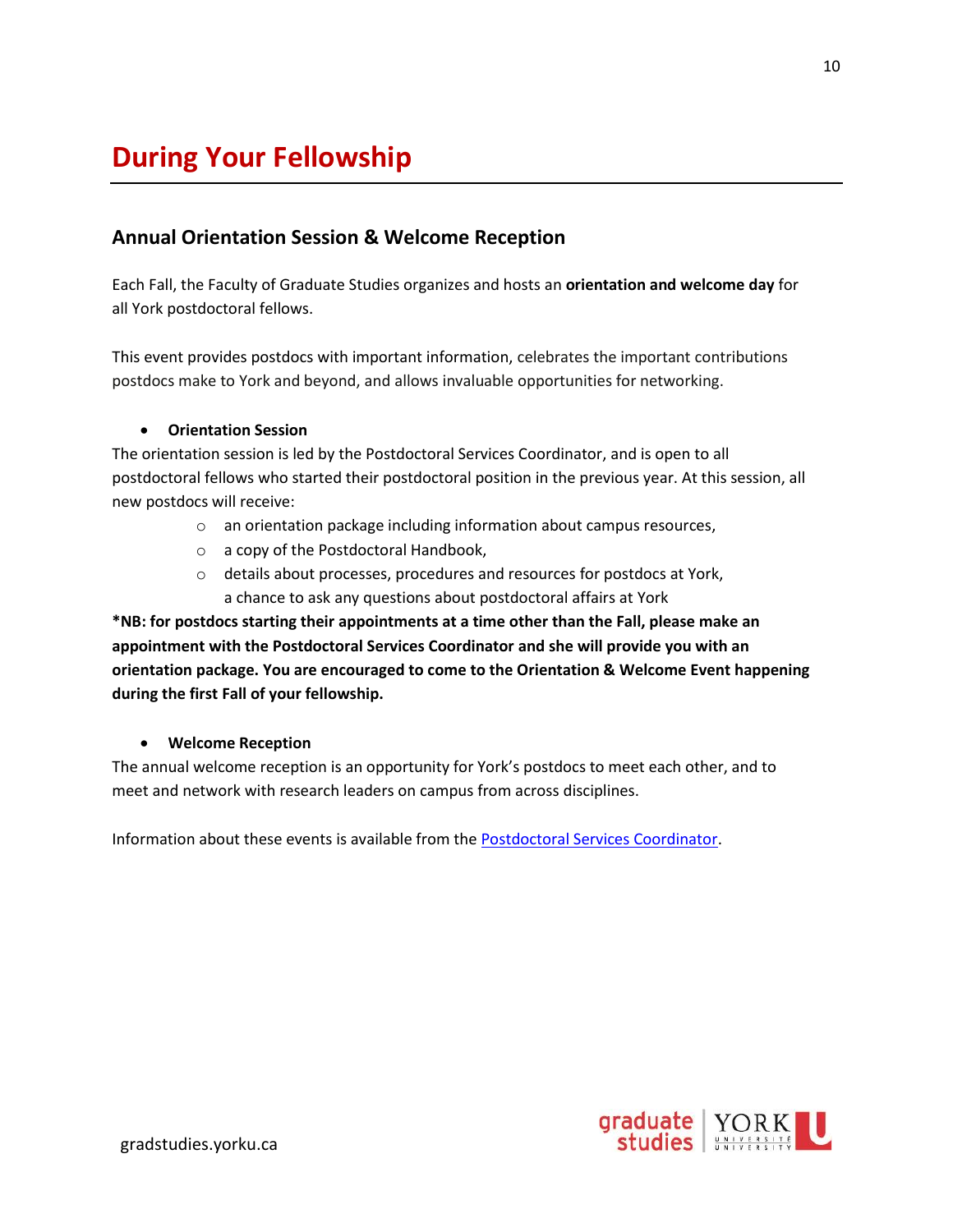# <span id="page-10-0"></span>**Professional Development**

#### <span id="page-10-1"></span>**Workshops & Related Programming**

There are a range of resources on campus that can help you develop and enrich your professional skills, whether those are related to teaching or research, or other skills which are useful and desirable in both academic and non-academic professional contexts.

- The Faculty of Graduate Studies coordinates th[e Graduate & Postdoctoral Professional Skills](http://gradstudies.yorku.ca/current-students/enhancing-your-experience/graduate-professional-skills/) (GPPS) program, which is designed for both postdoctoral fellows and graduate students. The program offers skills development workshops and sessions designed based on input and feedback from the communities they serve. Please consult the [Graduate & Postdoctoral](http://gradstudies.yorku.ca/current-students/enhancing-your-experience/graduate-professional-skills/)  [Professional Skills](http://gradstudies.yorku.ca/current-students/enhancing-your-experience/graduate-professional-skills/) website on a regular basis for workshops/sessions applicable to you.
- [Mitacs Training](https://www.mitacs.ca/en/programs/training/program-details) Workshops are free workshops taught by professionals and are structured around cultivating and improving important professional skills.
- Resources and workshops related to teaching are listed on the website of York's Teaching [Commons.](http://teachingcommons.yorku.ca/)
- York University Libraries (YUL) hosts the Learning Commons, which offers regular academic [support services and workshops.](http://learningcommons.yorku.ca/)
- [The Career Centre](http://careers.yorku.ca/) offers resources and workshops related to the job search and professional development.
- Professional development events and opportunities will also be listed in the monthly Postdoctoral Fellows edition of the **FGSnews** newsletter, which distributes information about funding, events, and opportunities of interest to our postdoctoral community. (If you do not receive this newsletter and would like to be added to the distribution list, please contact the [Postdoctoral Services Coordinator.](mailto:kimmcint@yorku.ca)
- York's [research centres and institutes](http://research.info.yorku.ca/organized-research-units/) offer workshops, seminar series, and other opportunities for professional development.
- Connect with your department and graduate programs affiliated with your areas of research to learn about professional development opportunities and events at the local level.

### <span id="page-10-2"></span>**Postdoctoral Newsletter**

At the beginning of each month, FGS sends out an e-newsletter to all postdocs on campus titled "**FGSnews: Your monthly guide to all things postdoc at YorkU**. "

This newsletter lists:

- Important information and news relating to postdoctoral affairs at York
- News about upcoming events of interest to postdocs, including
	- o research events
	- o professional development events

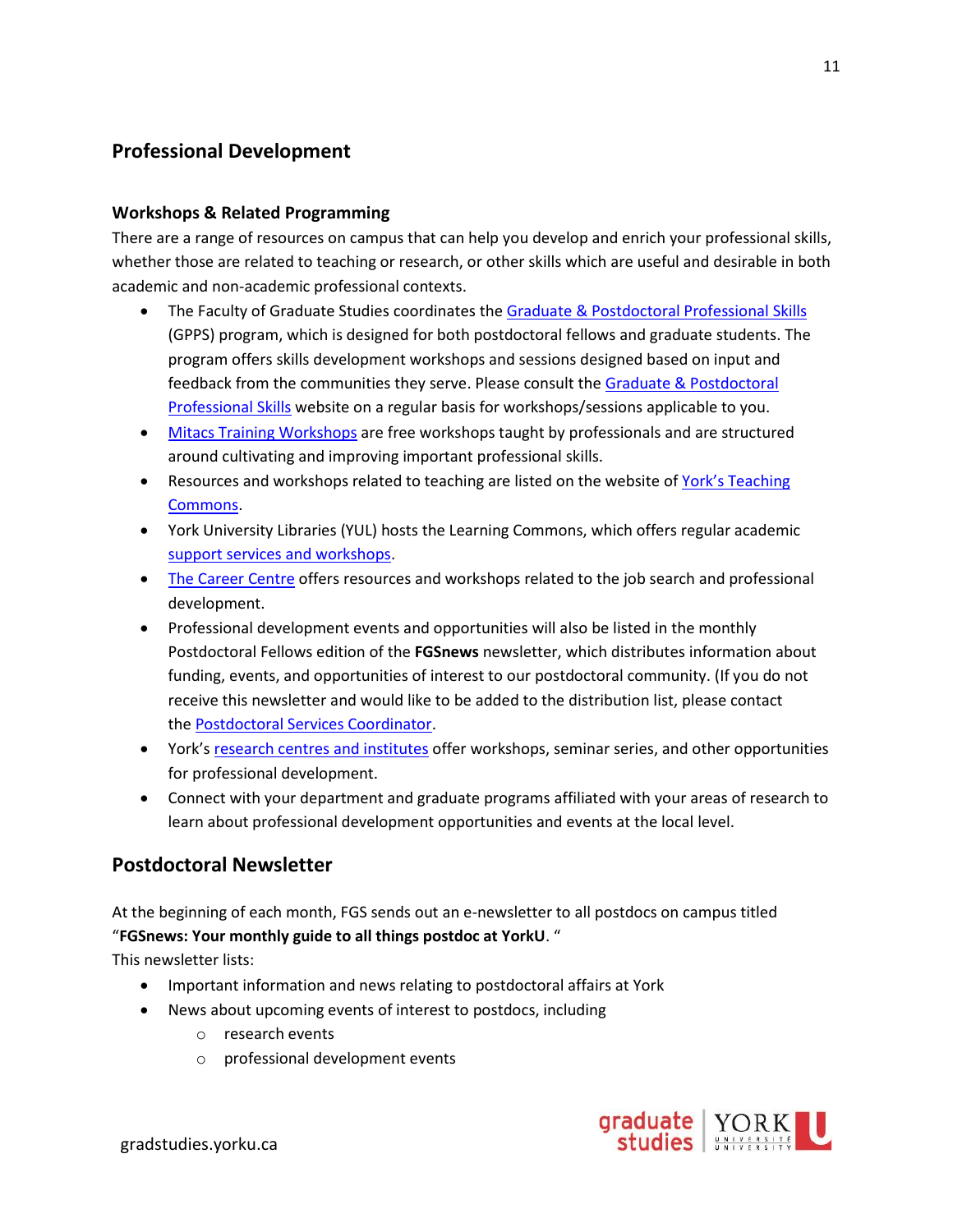- o social events
- Information about upcoming internal and external funding opportunities of potential interest to postdocs

To be added to the recipient list for the postdoctoral edition of FGSNews, please email the [Postdoctoral](mailto:kimmcint@yorku.ca)  [Services Coordinator.](mailto:kimmcint@yorku.ca)

[Archived editions of the postdoctoral FGSNews](http://gradstudies.yorku.ca/faculty-staff/communications-recruitment/news-media/) are also available.

# <span id="page-11-0"></span>**Research**

Postdoctoral fellows are among the most active researchers at universities, being typically dedicated primarily to research as a focus (though postdoctoral research may be complemented and informed by teaching).

Postdoctoral scholars are also at an important early juncture in their academic careers. They make immense contributions to collaborative research projects, or conduct and lead research projects of their own design, at a time when they have surpassed the parameters of their doctoral research and have begun an independent research career. The Faculty of Graduate Studies recognizes the importance of research support during this critical career stage, and offers the following information that will help you build research networks on campus, connect with other researchers working in areas related to yours, and seek and secure funding for your research.

#### <span id="page-11-1"></span>**Research Centres and Institutes at York**

York's [Research Centres and Institutes](http://research.info.yorku.ca/organized-research-units/) can be valuable nodes for connecting with research communities and activities focused on specific research areas.

You may wish to connect with one of these centres and explore the possibility of non-stipendiary affiliation with the centre, if your research aligns with its mandate. This would mean being named as a research fellow officially linked with the centre, and benefiting from the interdisciplinary research communities and vibrant intellectual environments which ORUs foster. This could be a way of finding community around your particular research interests. To learn more, please visit the website of the centre of interest, or email the centre director or coordinator for more information.

#### <span id="page-11-2"></span>**Strategic Research Plan**

As a critical part of York's research culture, postdoctoral scholars are encouraged to familiarize themselves with York's [Strategic Research Plan,](https://www.yorku.ca/research/strategic-research-plan-2018-2023/) the document which officially articulates the institution's research goals, commitments and priorities. It can be especially helpful to be familiar with this document when writing grant applications, as it helps you to comment on how your research aligns with the broader research culture at the university.



12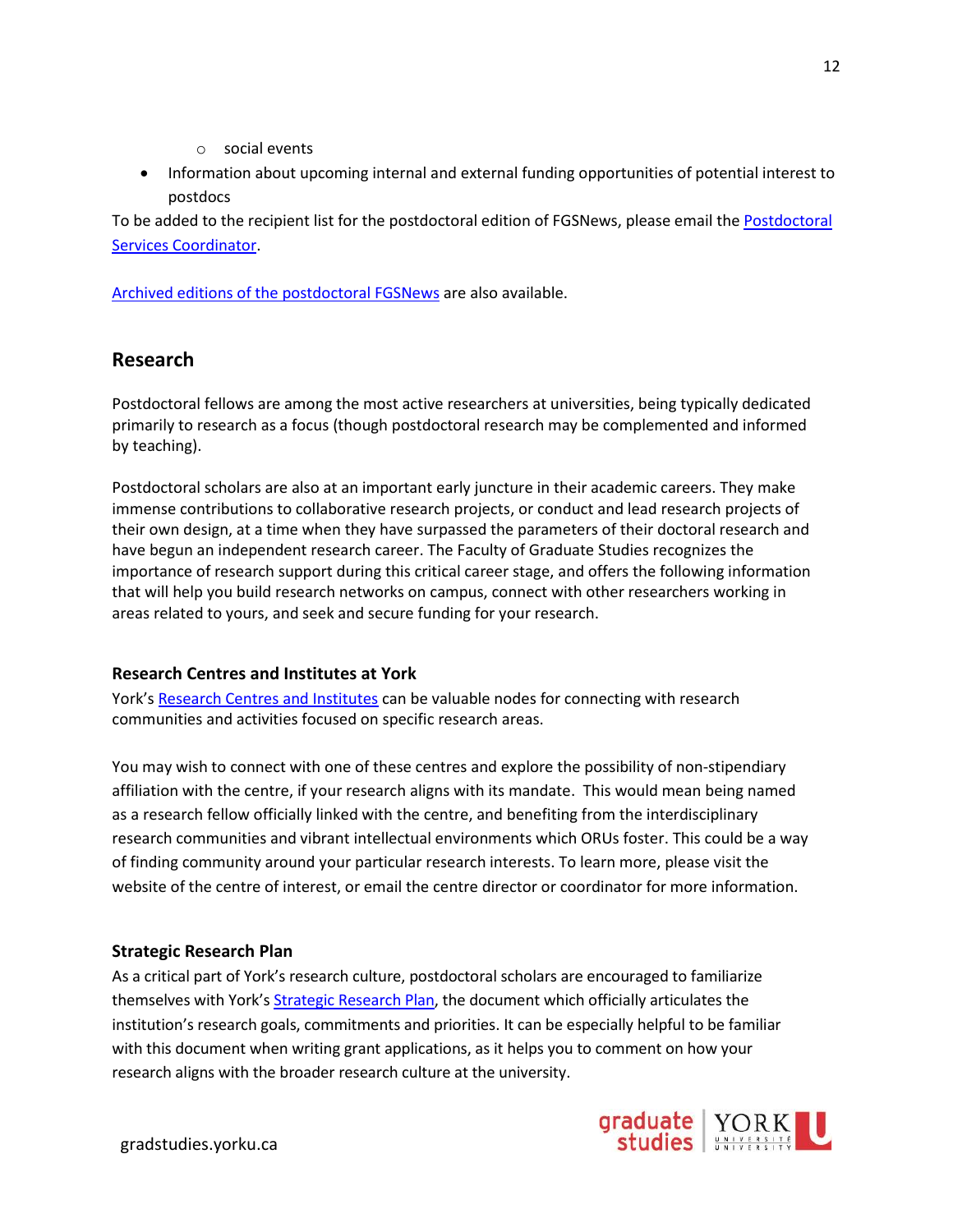#### <span id="page-12-0"></span>**Office of Research Services**

York's [Office of Research Services](https://www.yorku.ca/research/research-services/) offers centralized support and services to all researchers at York. This office helps facilitate the submission of applications for research funding, administers funds when they are awarded, and houses the research ethics review process.

In particular, this webpage contains a useful list of funding opportunities, including those offered by external funding agencies and those offered by York itself.

#### <span id="page-12-1"></span>**Research Ethics**

York University is committed to the highest standards of integrity in research. All projects involving the use of Human Subjects, Animals and Biohazardous Materials are subject to review by the appropriate University committee. York has formulated policies for the conduct of research involving all three of these areas. Please visit th[e Research Ethics](http://www.yorku.ca/research/support/ethics/) page to review these policies and to find important information about ethics review processes for research projects conducted at York.

#### <span id="page-12-2"></span>**Research Services Available through the Postdoctoral Services Coordinator**

Postdoctoral Fellows at York who are seeking or applying for research funding are supported in these activities by the designated services of the Postdoctoral Services Coordinator. Please contact [the](mailto:kimmcint@yorku.ca)  [Coordinator](mailto:kimmcint@yorku.ca) as early as possible if you intend to apply for research funding during your postdoctoral studies.

The Postdoctoral Services Coordinator can offer the following research supports and services to postdoctoral fellows:

- Advice on funding opportunities appropriate to you
- Advice on agency guidelines and support with interpreting requirements and liaising with agency staff if clarification is needed
- Review of application materials, including the provision of feedback
- Assistance with garnering the necessary institutional signatures
- Assistance with completing the Office of Research Services checklist
- Assistance with liaising with Office of Research Services staff
- Facilitation of the submission of the application and checklist to the Office of Research Services
- Support with negotiating technical aspects of online funding application platforms
- Maintenance of a list of [funding opportunities](http://gradstudies.yorku.ca/postdoctoral-fellows/funding/) on the Faculty of Graduate Studies postdoctoral fellows' website.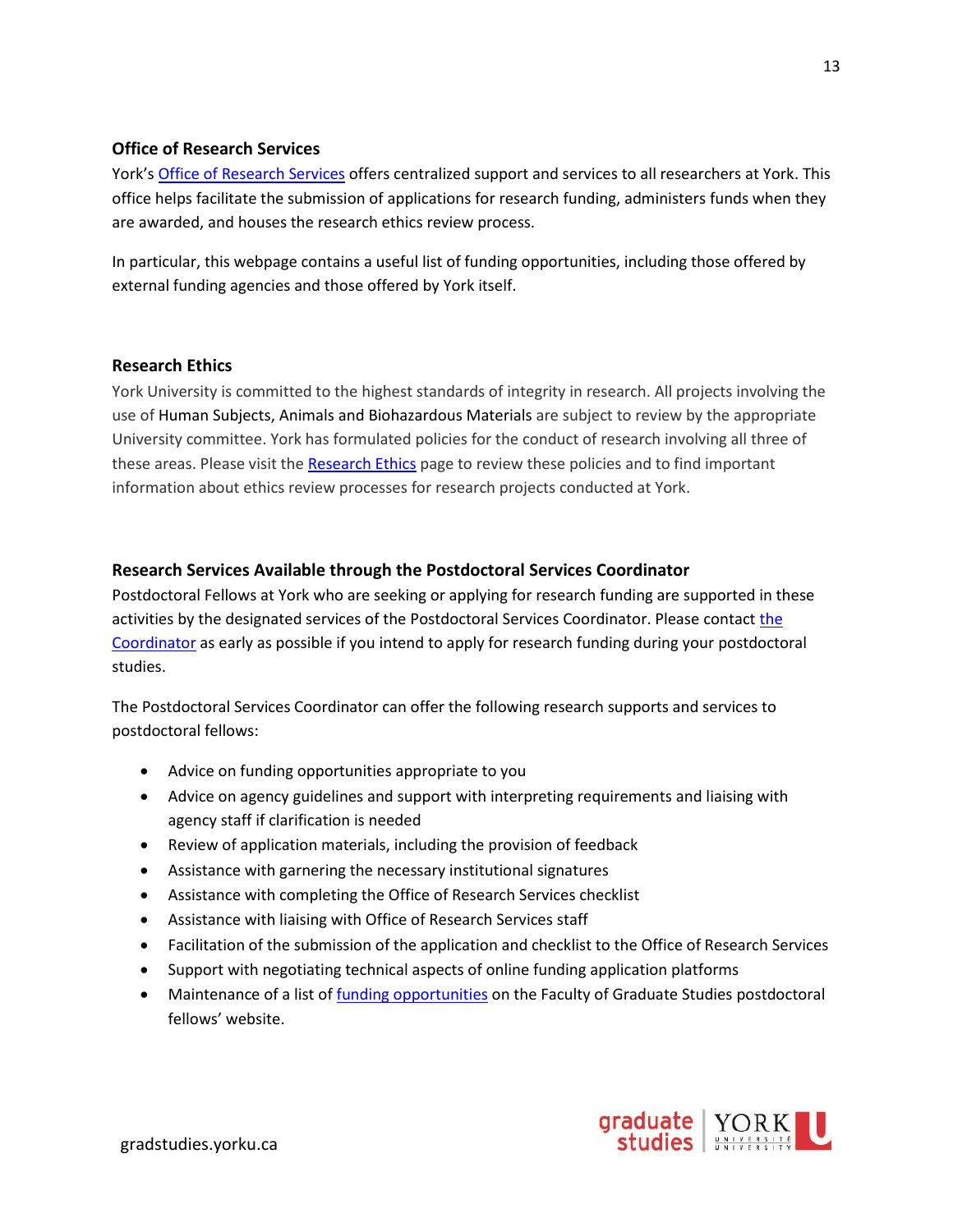#### <span id="page-13-0"></span>**Procedure for Submitting Grant and Fellowship Applications as a Postdoc at York**

Please note that if a signature is required from an authorized representative at York within an application OR if institutional approval is required by the agency as a part of the submission process, all research grant applications must be submitted to the Office of Research Services by no later than noon on the day of the deadline, and significantly earlier if a signature (e.g. that of the Director of Research Services) is required in the application. The copy of the application must be accompanied with a signed, completed copy of the Office of Research Services Checklist. The [Postdoctoral Services Coordinator](http://gradstudies.yorku.ca/postdoctoral-fellows/contact/) can assist with this submission process.

#### <span id="page-13-1"></span>**Innovation York**

[Innovation York](http://innovationyork.ca/) is the innovation office for York University. The office provides services to faculty members, trainees, students, industry, and the community in five service units: agreements, industry liaison, knowledge mobilization, commercialization, and entrepreneurship. Innovation York's goal is to facilitate and maximize the commercial, economic, and social impacts of research and innovation, and to create a culture of engaged scholarship and experiential learning.

#### <span id="page-13-2"></span>**Knowledge Mobilization (KMb) Unit**

York University is an award-winning leader in [Knowledge Mobilization \(KMb\)](http://innovationyork.ca/knowledge-mobilization/) in Canada and internationally. KMb is a suite of activities that enhances the two-way connection between researchers and research users. The KMb Unit employs dedicated knowledge brokers to connect research and people for social innovation. It is dedicated to [knowledge brokering & partnership support,](http://research.info.yorku.ca/knowledge-brokering/) [training &](http://research.info.yorku.ca/training/)  [capacity building,](http://research.info.yorku.ca/training/) and [supporting research grants](http://research.info.yorku.ca/research-grant-support/) and [research event planning](http://research.info.yorku.ca/research-event-planning/) to maximize the impact of research. York's Knowledge Mobilization Unit received the [Knowledge Economy Network Best](http://yfile.news.yorku.ca/2012/06/12/yorks-knowledge-mobilization-unit-wins-best-practice-award/)  [Practice Award](http://yfile.news.yorku.ca/2012/06/12/yorks-knowledge-mobilization-unit-wins-best-practice-award/) from the European-based [Knowledge Economy Network](http://www.knowledge-economy.net/network/awards/ken-awards-2012/) (KEN) in 2012.

The KMb Unit at York University is a service unit that:

- Builds a culture of KMb
- Fosters collaboration
- Supports co-production of knowledge/research
- Connects policy and practice relevant research to decision-makers
- Develops and delivers tools for KMb
- •

#### **Research Commons**

Dedicated to supporting researchers at all levels and in all disciplines, the [Research Commons](https://researchcommons.yorku.ca/) is your gateway towards research excellence. Launched in January 2020, the Research Commons is the Office of VP Research's commitment to enabling research success at York University.

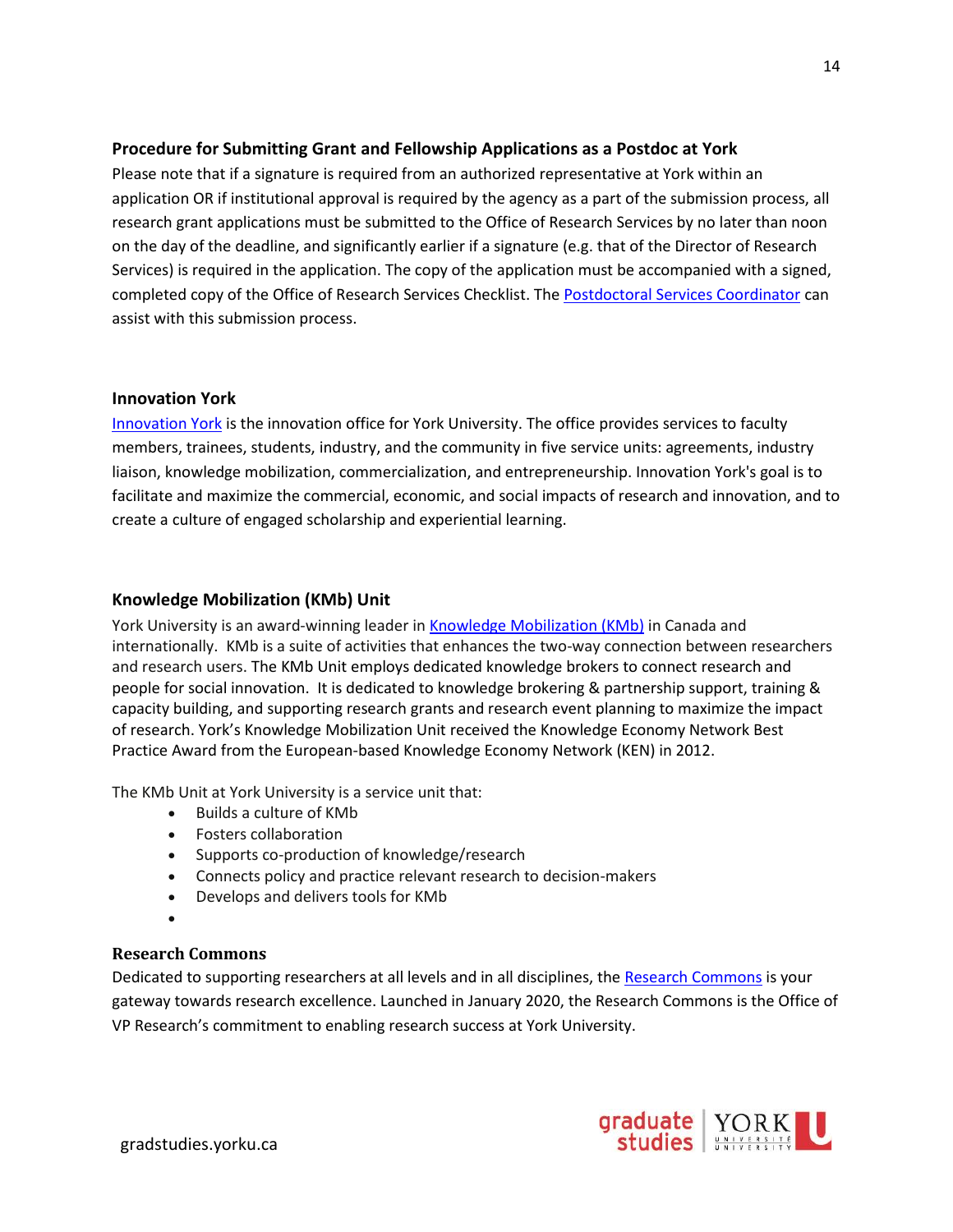#### <span id="page-14-0"></span>**York Libraries**

York University Libraries provide a broad range of expertise and services to support research and [publishing,](https://www.library.yorku.ca/web/research/) including on scholarly communications and open access.

#### <span id="page-14-1"></span>**Institute for Social Research (ISR)**

The [Institute for Social Research](http://www.isryorku.ca/) houses the largest university-based survey research centre in Canada. We provide expert consulting in social statistics, teach a range of short courses on statistics and social research, and operate York's Research Data Centre.

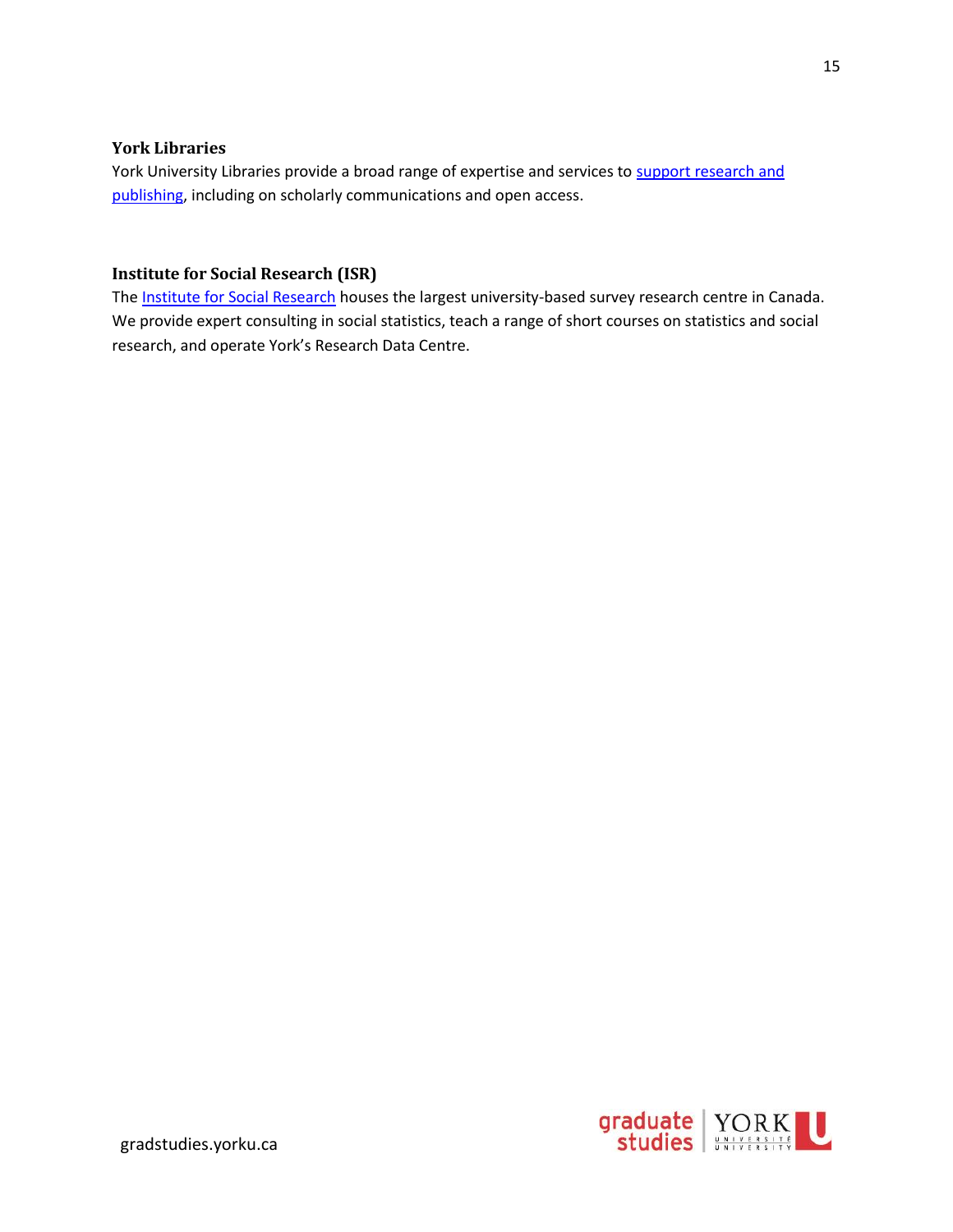# <span id="page-15-0"></span>**Links and Resources**

### <span id="page-15-1"></span>**At York:**

#### Faculty of Graduate Studies - [Postdoctoral Services & Supports](http://gradstudies.yorku.ca/postdoctoral-fellows/)

• The Faculty at York which houses both the administration of graduate programs and research, as well postdoctoral services and supports.

#### [York International](http://yorkinternational.yorku.ca/)

• York International has information international scholars may find useful with their transition to York, Toronto, and Canada.

#### [York's Strategic Research Plan, Office of the Vice](https://www.yorku.ca/research/strategic-research-plan-2018-2023/)-President, Research & Innovation

• This document developed by the Office of the VPRI describes and defines York's areas of existing strength in research, and goals for areas of strategic growth in research strength for a five year period from 2018-2023.

PDF of SRP: [http://research.info.yorku.ca/files/2018/05/ Final-SRP-2018-2023.pdf](http://research.info.yorku.ca/files/2018/05/%20Final-SRP-2018-2023.pdf)

#### Yor[k's University Academic Plan, University Secretariat](https://www.yorku.ca/uap2020-25/)

• This document, developed and approved by senate with input from across the university, focuses on the implementation of strategic initiatives, analyzing the challenges that have arisen as well as emerging opportunities for York's growth.

#### [Pension & Benefits](https://retire.info.yorku.ca/) **-** *For PDVs (postdocs funded by internal funds)*

• Pension & Benefits at York provides information regarding the university's pension and benefits provider.

#### <span id="page-15-2"></span>**External:**

#### [Canadian Association of Postdoctoral Scholars](https://www.caps-acsp.ca/en/)

• A Canadian committee of postdoctoral scholars and representatives who meet regularly (and virtually) to discuss issues arising across the country relevant to postdocs. This website provides news, information and resources relevant to Canadian postdoc, and publishes job ads.

#### [Canadian Association of Postdoctoral Administrators](http://postdoc.ca/)

• A Canadian organization of administrators and staff who support and promote



16